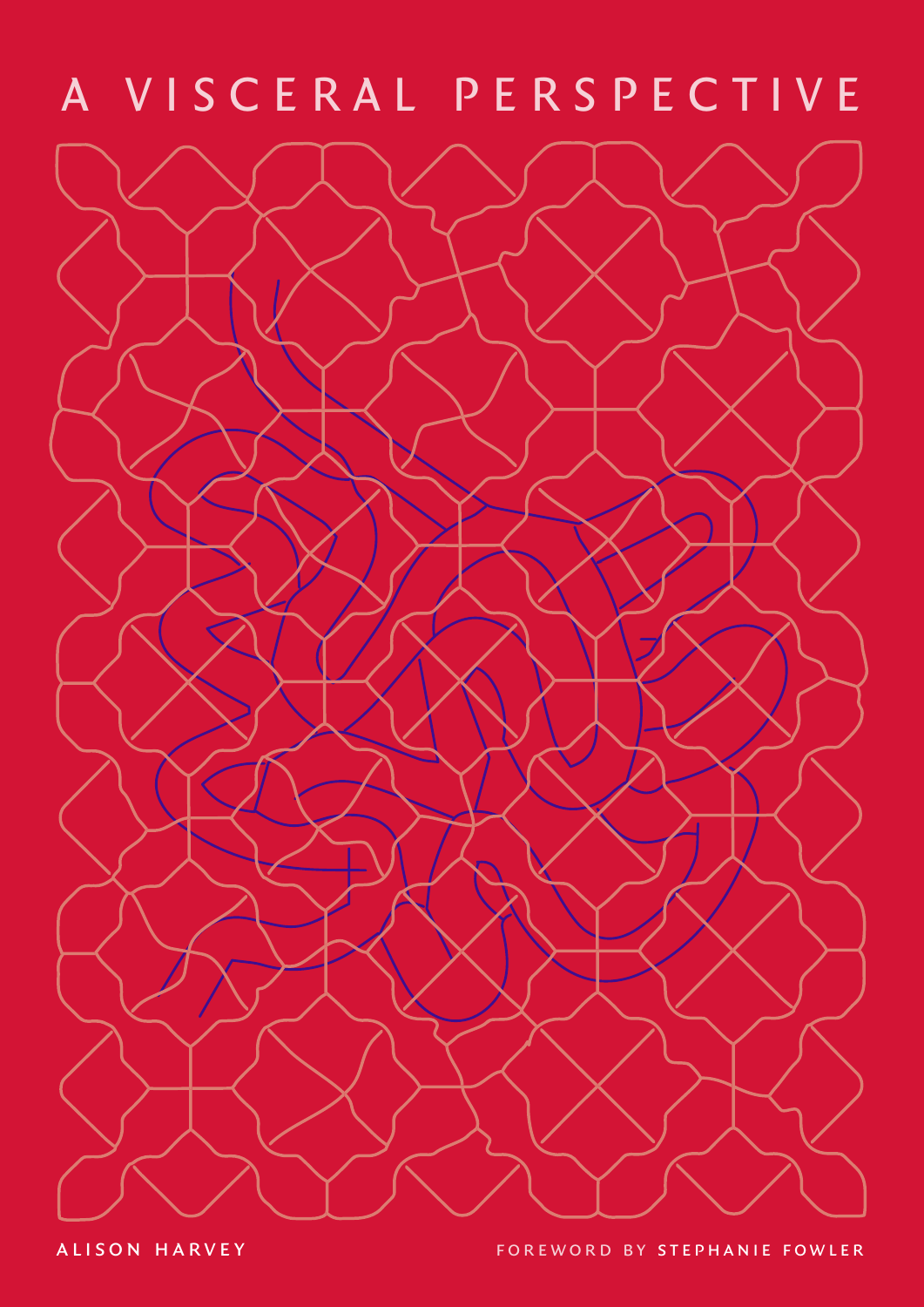*"While I was training to become a Craniosacral therapist, I stumbled across the visceral modality of work developed by the French osteopath and physical therapist Jean-Pierre Barral. The training turned out to be hugely helpful in many ways, as it fed into and built on my CST practice. The anatomical precision was challenging but ultimately rewarding. It gave clarity to my palpation, and a depth to my understanding of the organs, their functioning and many connections. I found the hands-on approach of Barral's teaching and his message to trust the hands – that the hand is always right – helped me to develop confidence in myself as a practitioner. By trusting my hands first, and then bringing my mind and understanding in afterwards, I became more effective and intuitive.* 

*In this introduction to Barral's work Alison Harvey, a CST instructor with the Upledger Institute, who also runs the UK branch of the Barral Institute, shares some of her insights into the therapy and how it can integrate with CST."*

## *STEPHANIE FOWLER ( F u l c r u m e d i t o r )*

bout 17 years ago I came across the idea of visceral work and the potential benefits it could offer. I already had a little experience from my chiropractic bout 17 years ago I came across the<br>
idea of visceral work and the potenti.<br>
benefits it could offer. I already had a<br>
little experience from my chiropracti<br>
training, which taught me some techniques for working with hiatus hernias and the kidneys, and I was always amazed by their results. But hearing of a training that might widen my repertoire of skills to include all internal organs, and indeed ultimately the blood vessels, brain and nerves, fascinated me. So I headed off and took the first class in the Visceral Manipulation (VM) curriculum, as taught by the Barral Institute.

The concept was fitting for me but also required a bit of a rethink. Due to my initial chiropractic training, my focus tended to be on structural pain. Barral's approach was suggesting that the cause of many seemingly musculoskeletal problems was actually soft tissue, visceral or neurovascular in origin. However, as I had already trained in CST through the Upledger Institute and had integrated it into my chiropractic practice, the idea that other systems could influence the musculoskeletal aspects of the body wasn't completely new.

I subsequently followed the whole of the VM programme as well as the additional programmes Barral has developed for working specifically with the nerves, joints and vascular systems. Barral is still developing his work to include more and more aspects of the body. He is very much holistic in approach and believes you have to be able to address any aspect of the body, dependent on the patient's needs. I now also subscribe to the idea that soft tissue weakness or tension can sometimes lead to structural problems – and I have found the

work especially helpful, for example, for women with hysterectomies who have recurrent lower back pain, or for asthmatics with recurrent thoracic and cervical dysfunction. Other more obvious examples include digestive dysfunction, menstrual difficulties or breathing problems.

When I consider CST in relation to VM, I think both have their strengths. While CST has more of a focus on the fascia and in balancing the fluid dynamics of this system, VM focuses specifically on the organs, nerves and blood vessels, releasing them and the fascia surrounding them, and then balancing the intrinsic motion of these structures. For me, VM has also helped bring specificity to some of my CST techniques, through being able to feel the anatomy with more clarity.

### **How did Visceral Manipulation develop?**

Methods such as VM have been part of the medicinal cultures in Europe and Asia since pre-recorded times. Indeed, manual manipulation of the internal organs has long been a component of some therapeutic systems in Oriental medicine. So it's no surprise that practitioners in many parts of the world have incorporated techniques designed to work with the internal organs and their functions.

Jean-Pierre Barral first became interested in biomechanics while working in the Lung Disease Hospital in Grenoble, France. That's where he met Dr. Arnaud, a recognised specialist in lung diseases and a master of cadaver dissection. Working with Dr. Arnaud, Barral followed patterns of stress in the tissues of cadavers and studied biomechanics in living subjects. This introduced him to the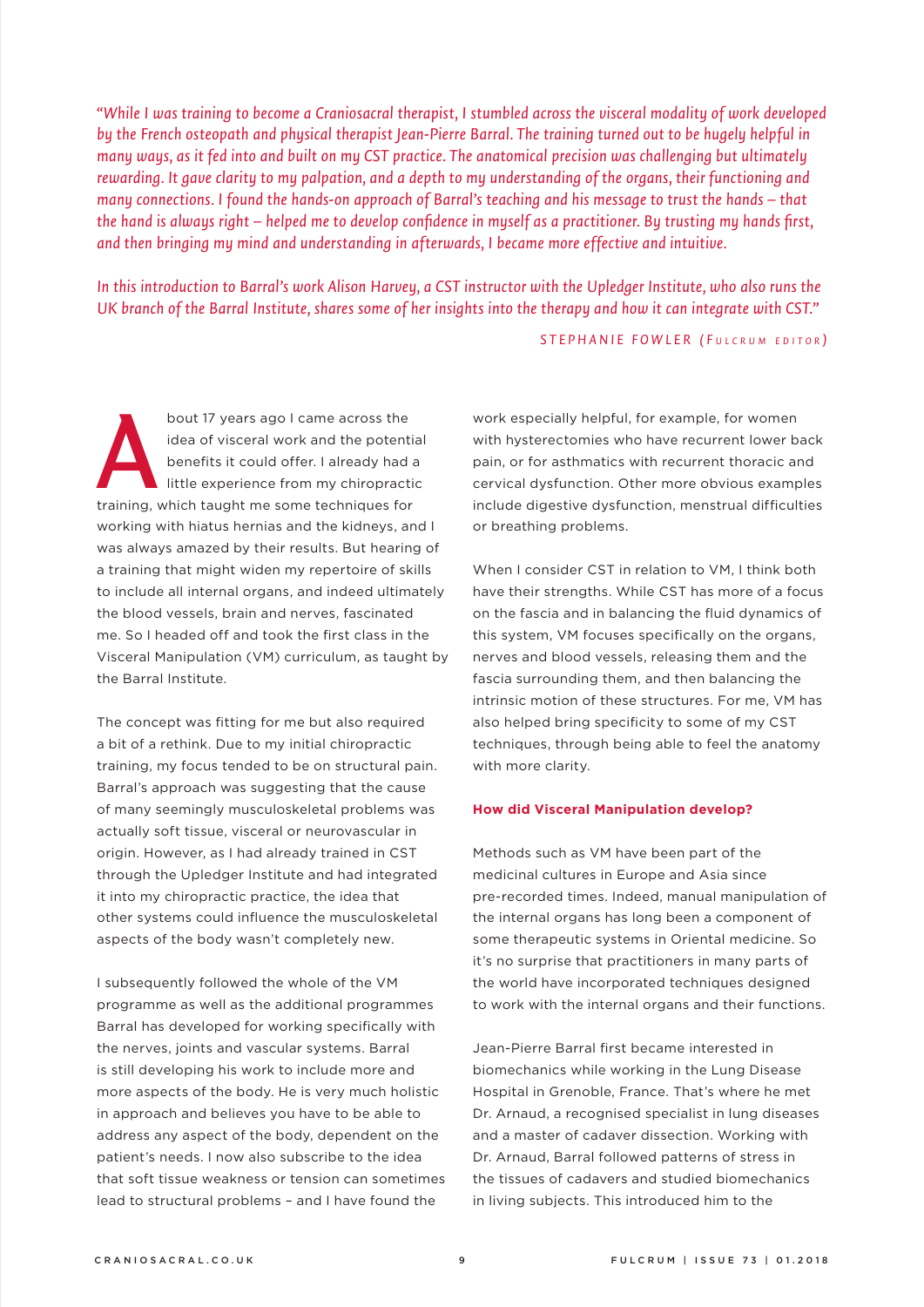visceral system, its potential to promote lines of tension within the body, and the notion that tissues have memory. All this was fundamental to the development of his work.

With the help of Dr. Serge Cohen, a Grenoble radiologist, Barral also documented changes in the viscera before and after manipulation. They employed x-ray fluoroscopy and ultrasound to record changes in position and motion, as well as fluid exchange and evacuation. Later they conducted additional research with a team of electrical engineers and technicians using infrared emissions from the body. In addition, Jean-Pierre Barral teamed up with Alain Crobier, another French osteopath, and they expanded the ideas to work on the nervous system.

Barral has taught VM all over the world. Through his travels to teach he began working with various other innovators, including Dr. John Upledger and Bruno Chickly, who developed Lymph Drainage Therapy. When I asked Barral why he does not include the lymph or craniosacral system as part of his training, given that he has a holistic approach, his reply was that he always wants to develop something new rather than redoing what is already taught by others. For this reason, although he does not specifically comment on the craniosacral system, he does actually include it as part of the holistic approach to the body. In this way, with their shared fascial approach, both therapies can work very well together.

#### **What is Visceral Manipulation?**

At optimal health the relationship between the internal organs (viscera) and other structures of the body (muscles, membranes, fascia and bones) remains stable despite the body's endless varieties of motion. But when an organ can't move in harmony with its surrounding structures due to abnormal tone, adhesions or displacement, it may have an adverse effect throughout the body. This disharmony creates fixed, abnormal points of tension that the body is forced to move around. That chronic irritation, in turn, paves the way for disease and dysfunction.

VM is designed to encourage the natural healing of the body to improve the functioning of organs,

dissipate the negative effects of stress or held emotional patterns, enhance mobility of the musculoskeletal system through the connective tissue attachments, and influence general metabolism.

VM works on all aspects of health, believing that good tissue function allows for good chemical functioning, which enables the tissues to take in an optimal nutrient supply and effectively release waste products.

Likewise, emotional wellbeing has both an effect on and is affected by tissue function. Jean-Pierre Barral proposes that if the brain becomes overloaded through either a severe or long-lasting emotional issue, then the body copes by passing the holding of that issue over to an appropriate organ. Through his many years of experience, he has been able to chart the type of emotion that tends to relate to each organ, for example, everyday stresses might affect the gallbladder while grief impacts the spleen and pancreas.

By working with the tissues of the relevant organs in conjunction with the brain, a person can process these emotional issues at a time when they have space in their lives to do so. If left unprocessed in the longer term, Barral suggests that the emotional issues may restrict the organ tissues, which is palpable to an experienced practitioner. Conversely, if an organ is compromised functionally, it will have less capacity to hold emotional overflow from the brain and so make it harder for the person to cope emotionally.

#### **How is Visceral Manipulation performed?**

Although the title "Visceral Manipulation" often conjures up an image of a treatment that is forceful in some way, this could not be further from the truth. The title is a little misleading in English, as it is translated from the French title given by Barral. In French, 'to manipulate' means only 'to do with the hands' but with the term 'manipulation' in the chiropractic and osteopathic world meaning a 'manual high velocity thrust', the other much more gentle meaning of the word is often forgotten.